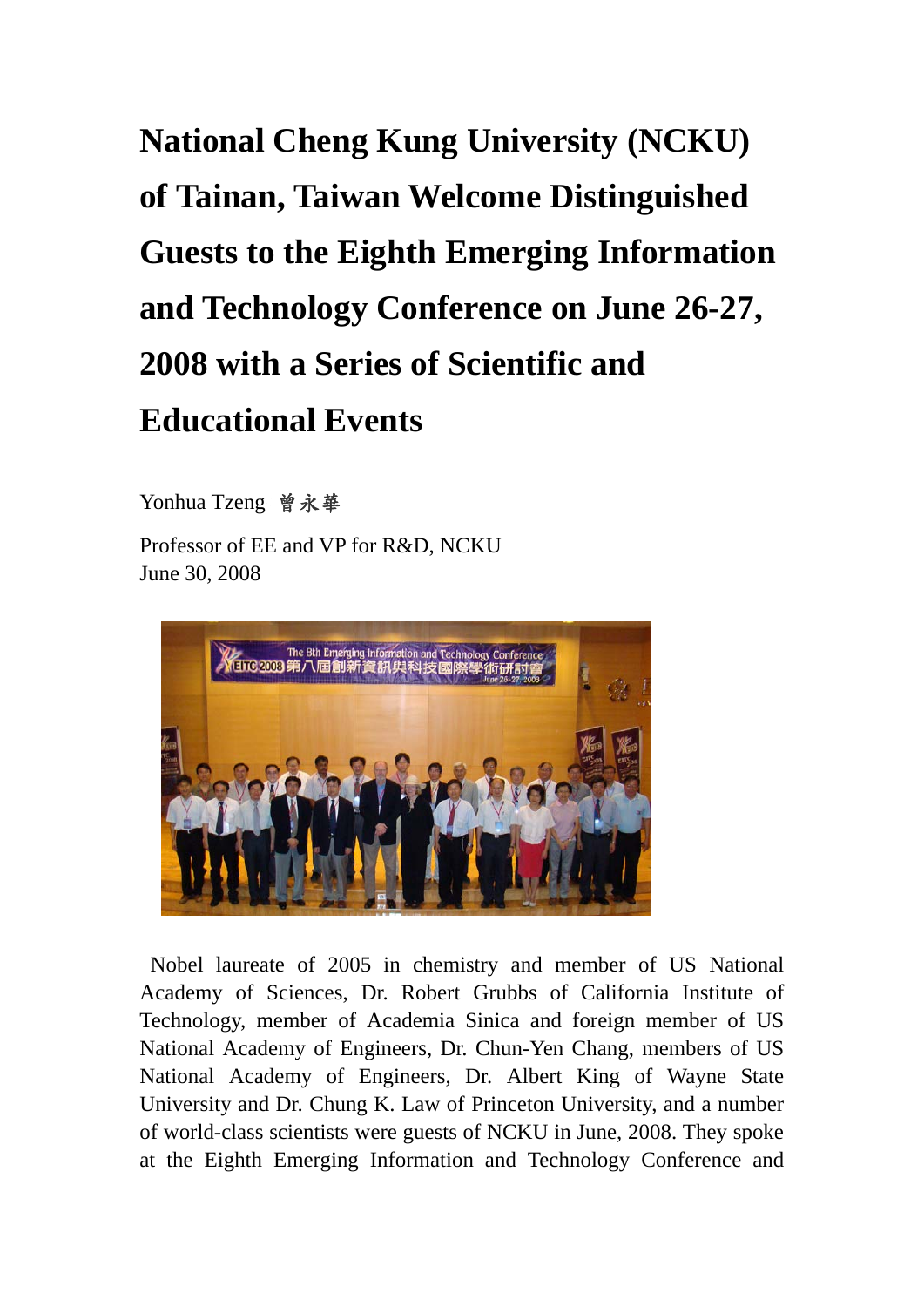joined forces with faculty and research staff members to pursue creative and excellence in research under an administrative auspices known as Institute of Innovations and Advanced Studies (IIAS) that was established at NCKU in December 2006. The conference began on June 26, 2008 and lasted for two days.

EITC (http://www.eitc.org/) was initiated in Princeton, New Jersey in 2001 by a group of enthusiastic scholars from Taiwan. In the past seven years, EITC has been held in Princeton, New Jersey, Dallas, Texas, and Taipei, Taiwan in an effort to facilitate information exchange among professionals from Asia and North America on emerging technologies and services. The objectives of the annual conference are:

to strengthen the technical and business ties between the Asian and North American universities, R&D institutions, and industries;

to bring together experts and industry leaders to share technological advancements and business experiences; and

to jointly explore opportunities in emerging technologies and services.

The main themes and activities for the conference focused on emerging biomedicine, energy, micro-nanotechnology, and system on chip (SoC) science and technology. Joining forces for the brainstorming and initiation of international collaborative research projects were distinguished scientists and technologists from US, Canada, Australia, Japan and Taiwan. They gathered at NCKU, Tainan, Taiwan to present and share with one another scientific findings and valuable experiences. With sincere and active interactions, on-going productive collaboration was further enhanced and new collaborative teams on subjects of common interest were initiated.

Professor Robert Grubbs is a Nobel laureate of 2005 in chemistry and the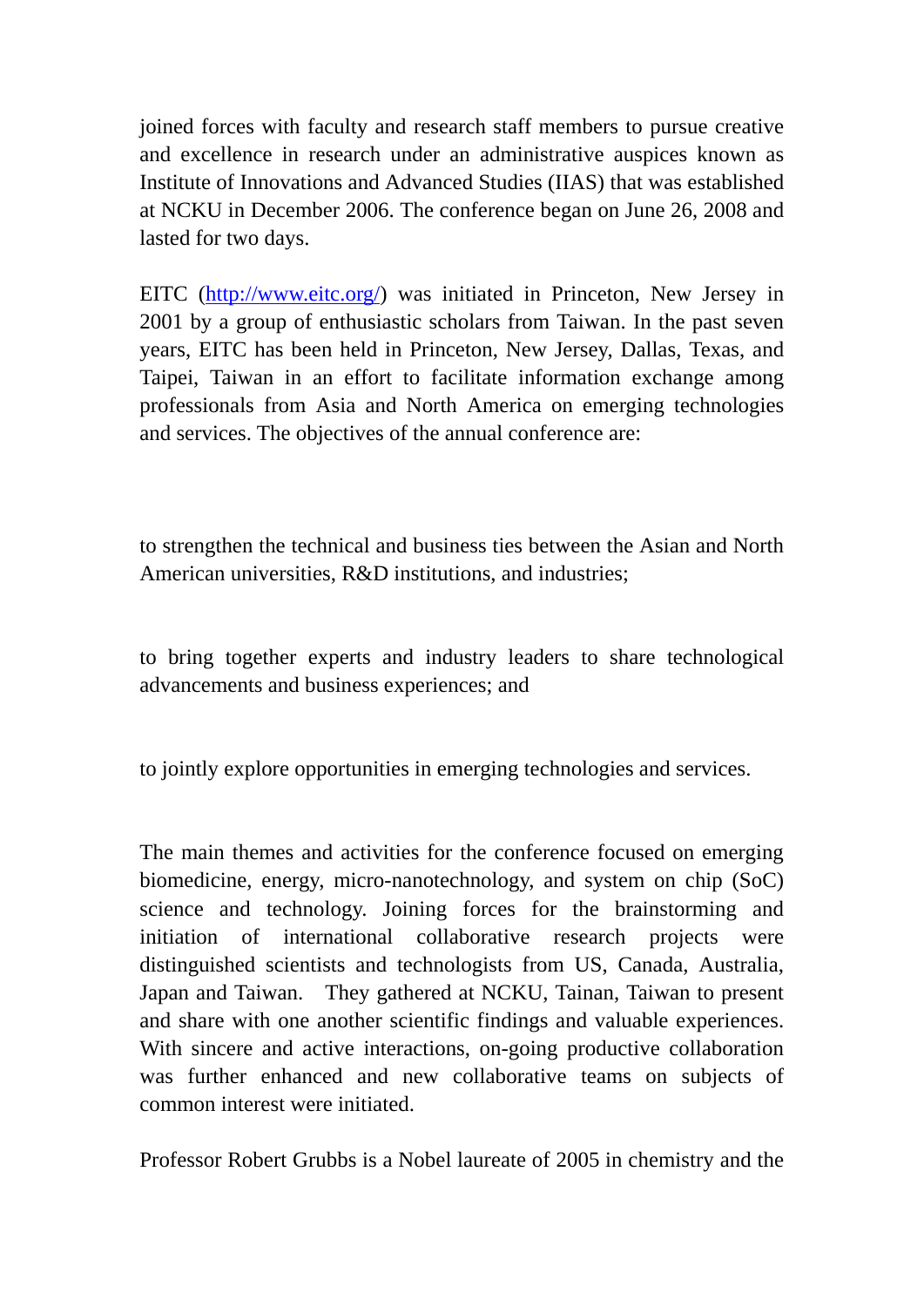Victor and Elizabeth Atkins Professor of Chemistry of California Institute of Technology in California, USA. Professor Grubbs has been a member of the National Academy of Sciences since 1989, and was the 2000 recipient of the Benjamin Franklin Medal. Professor Grubbs is a native of Kentucky who earned his bachelor's and master's degrees in chemistry at the University of Florida and his doctoral degree in chemistry at Columbia University.

Professor Grubbs shared the 2005 Nobel Prize in Chemistry with other two co-winners for the development of the metathesis method in organic synthesis. Professor Grubbs worked on olefin metathesis and developed powerful new catalysts for metathesis that enabled custom synthesis of valuable molecules with a broad spectrum of industrial applications such as pharmaceuticals and new polymers with novel materials properties.

Professor Grubbs visited Chi Mei Corporation and ITRI-South, held an open discussion forum with students and faculty of NCKU before the EITC started, and paid a visit with President Lai of NCKU. Professor Grubbs advised faculty and students that writing skills were important and research should start from undergraduate students. Instead of spending too much time on memorizing facts, more time should be reserved for thinking and creativity. Professor Grubbs also hoped that more Taiwanese especially those from NCKU could be admitted to California Institute of Technology and work with his team of graduate students. Faculty members are welcome to discuss with him about spending their sabbatical leaves in his laboratory.

Professor Grubbs explained about his complicated catalytic chemical reactions by means of a simple Hungarian dance with carbon double bonds being represented by two dancing partners holding both hands. A catalyst is a dancer among the team who helps form a ring of four dancers who later separate into two couples that are composed of different dancers than the previous ones. This continuous process enables and accelerates the desirable chemical reactions, i.e. the change of dancing partners to form different couples, which in chemical case forms different chemical bonds of new and valuable molecules.

Professor Chun-Yen Chang is a member of Academia Sinica, a foreign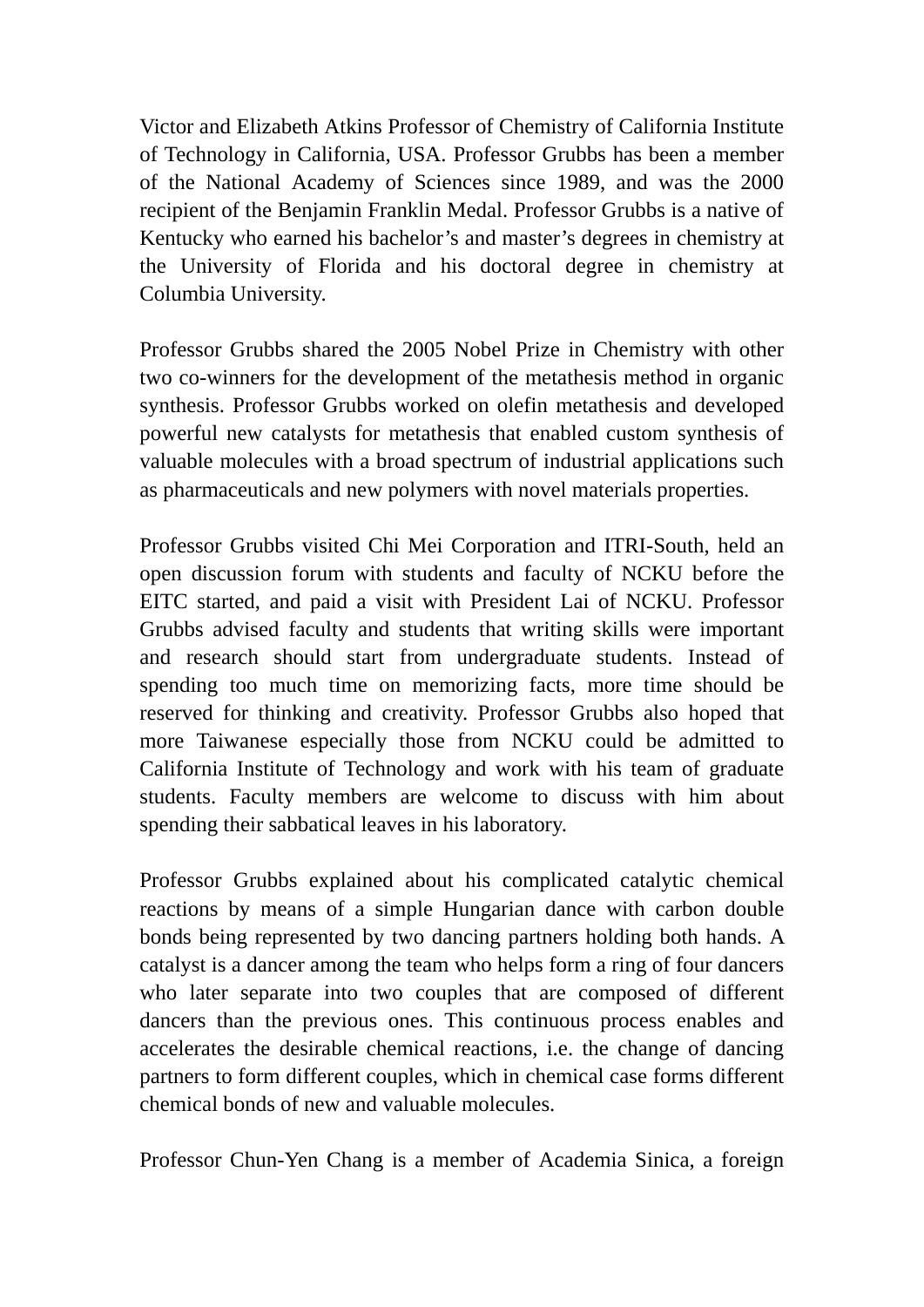member of the National Academy of Engineering, USA, for his outstanding contributions to the electronics industry, education and materials technology. He is an exceptional alumnus of NCKU, a former President of National Chao-Tung University, Taiwan, and recently nominated by President Ma to lead the Examination Yuan of Taiwan.

Professor Albert King of Wayne State University is a member of National Academy of Engineering, USA. He is a pioneer and world famous scientist in impact injury, especially car impact. With unique computer simulation and modeling techniques, effects of impacts by various causes on human beings were predicted and later validated by experiments.

Following Professor King's presentation, Professor Alan Shih of University of Alabama at Birmingham presented simulation and modeling based virtual patients for medical education and real-time remote surgical assistance techniques. Active interactions with Professor King and Professor Shih by researchers at NCKU would be followed through with sponsored international research projects. Professor T. K. Lee of Academia Sinica also emphasized the importance of a timely effort in Taiwan for promoting simulation and modeling based engineering and science.

Robert H. Goddard Professor Chung K. Law of Princeton University is a member of the National Academy of Engineering and an expert in combustion with applications to propulsion, energy and environmental issues. His expertise is expected to help solve some energy problems our society faces. Professor Jing-Tang Yang of National Tsing Hua University accessed the world energy problems and analyzed various solutions that might be suitable for the special environment of Taiwan.

Among the guests were four members of a Canadian delegation. In March 2008, a NSC delegation led by Professor M K Wu and Professor Y. Tzeng visited University of Ottawa in Canada. Following extensive discussion, the visit of NCKU by the Canadian delegation further strengthened the collaboration between Taiwan and Canada. Among our Canadian guests, Professor May Griffith presented her pioneering work in biomimetic corneal substitutes for transplantation and invited researchers in Taiwan to collaborate with her group in this exciting research.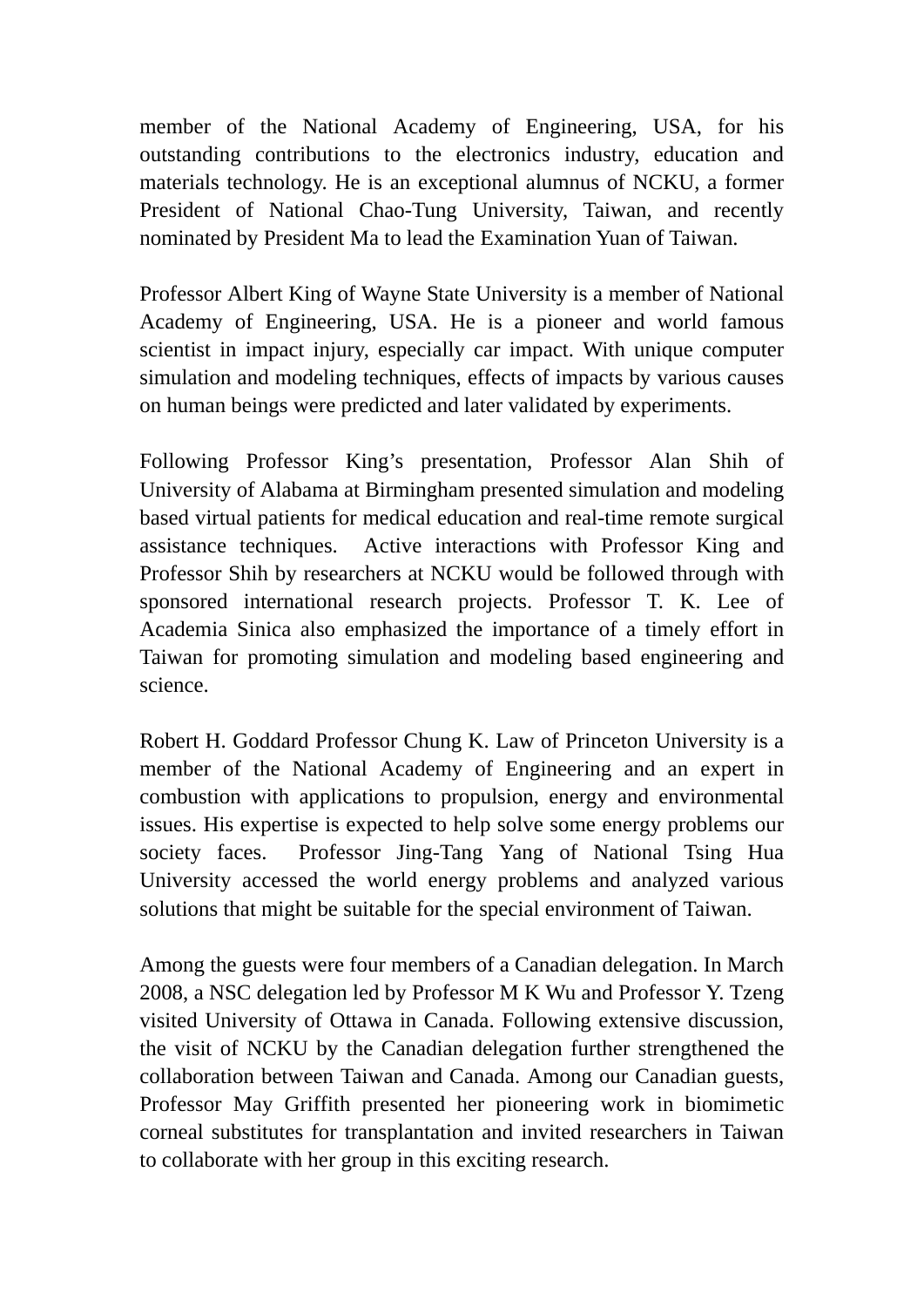Professor Mendel Chen of Baylor College of Medicine presented his pioneering work in oxidized LDL also known as the "bad guy" cholesterol/lipoprotein. Professor Chen also offered to recruit two doctoral candidates at NCKU who had completed their course work to conduct research projects using the state-of-the-art cryogenic electron microscopes at Baylor College of Medicine under instructions by him, Professor Wah Chiu, and Professor Steven J. Ludtke. Dean of College of Medicine at NCKU, Professor Charles Lin was very pleased with this opportunity for NCKU students.

We are fortunate to have fifty some distinguished scholars joining the EITC 2008. The 2-day conference offered plenary talks in the morning and four parallel oral presentation sessions in the afternoon as well as poster sessions. Four parallel sessions emphasized on emerging science and technology in biomedicine, energy, micro/nanotechnology, and system-on-chip, respectively. Detailed technical program can be found at the conference website: http://conf.ncku.edu.tw/eitc08

For the Emerging Biomedicine Track, among invited speakers were

Professor and Distinguished Research Fellow John Yu of Institute of Zoology, Academia Sinica, Taiwan.

Chair of the Department of Biomedical Engineering and Distinguished Professor Albert I. King of Wayne State University in Detroit, Michigan, USA.

Professor Alan M. Shih of University of Alabama at Birmingham, Alabama, USA.

Professor and Deputy Director Filip Braet of Australian Key Centre for Microscopy & Microanalysis, Australia.

Professor Mendel Chen of Baylor College of Medicine, Texas, USA.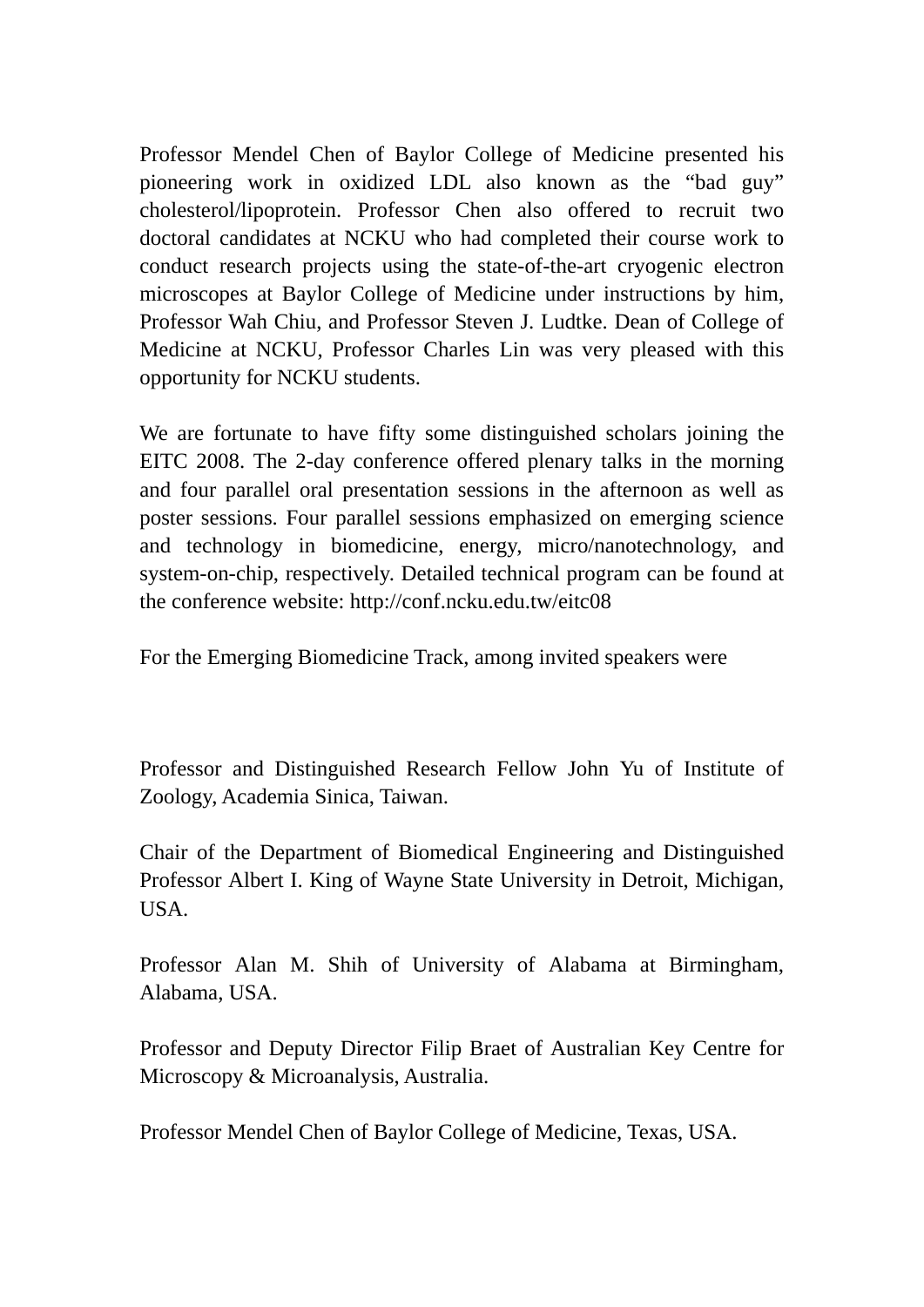Professor and Director Tatsuya Sawamura of National Cardiovascular Center Research Institute in Osaka, Japan.

Professor and Dean Naoto Oku of University of Shizuoka School of Pharmaceutical Sciences, Japan.

Professor Benjamin Tsang of University of Ottawa, Canada.

Professor Eve Tsai of University of Ottawa, the Ottawa Hospital, Ottawa Health Research Institute of Ottawa, Ontario, Canada.

Professor May Griffith of Department of Cellular and Molecular Medicine and Department of Ophthalmology, University of Ottawa.

Associate Investigator, Division of Basic Chinese Medicine, Jenny Wang of National Research Institute of Chinese Medicine, Taiwan.

Professor Patrick C.H. Hsieh of Institute of Clinical Medicine, National Cheng Kung University, Tainan, Taiwan.

Assistant Professor Po-Yuan Chang of National Taiwan University College of Medicine, Taipei, Taiwan.

Associate Professor and Director Chao-Hung Wang of Chang Gung Memorial Hospital, Keelung, Taiwan.

Associate Professor and Director Dar-Bin Shieh of National Cheng Kung University, Tainan, Taiwan.

For the Emerging Energy Track, among invited speakers were

Professor Liwei Lin of University of California at Berkeley, USA.

Professor Chung K. Law of Princeton University, USA.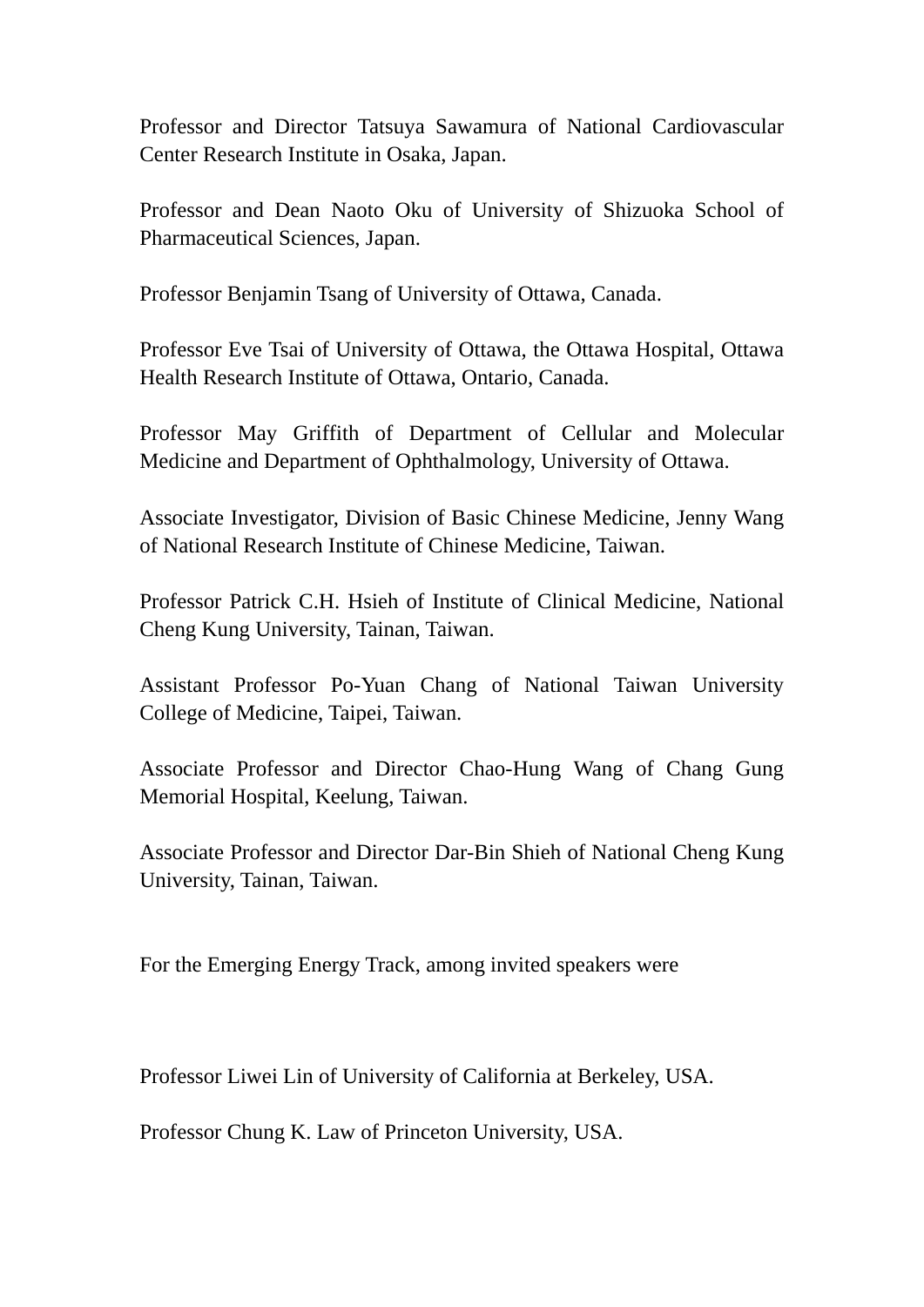Professor Minking K. Chyu of University of Pittsburgh, USA.

Professor Wei-Jen Lee of University of Texas at Arlington, USA.

Professor Jing-Tang Yang of National Tsing Hua University, Taiwan.

Executive Vice President Dr. Hsin-Sen Chu of Industrial Technology Research Institute, Taiwan.

Professor Chyi-Yeou Soong of Feng Chia University, Taiwan.

Professor Wei-Fang Su of National Taiwan University, Taiwan.

Associate Professor J. Andrew Yeh of National Tsing-Hua University, Taiwan.

Professor Hung-Shan Weng of National Cheng Kung University, Taiwan.

Professor Hsisheng Teng of National Cheng Kung University, Taiwan.

Professor and Dean Ching-Ting Lee of National Cheng Kung University, Taiwan.

Professor Ta-Hui Lin of National Cheng Kung University, Taiwan.

For the Micro/Nanotechnology Track, among invited speakers were

Professor Benjamin S. Hsiao of State University of New York at Stony Brook, USA.

Professor Chih-hung Chang of Oregon State University, USA.

Professor and Distinguished Research Fellow Ting-Kuo Lee of Institute of Physics, Academia Sinica, Taiwan.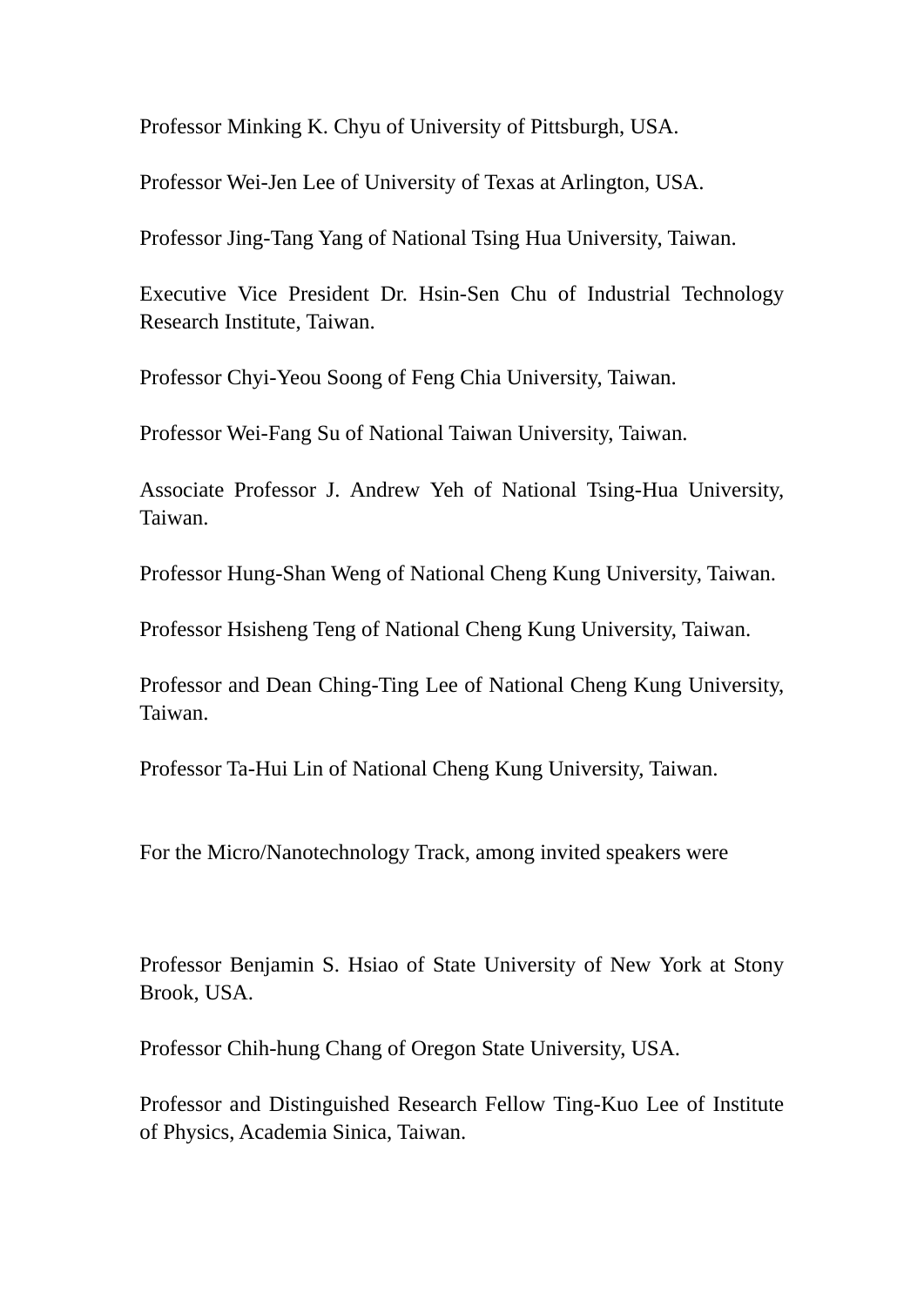Professor and Research Fellow Kuei-Hsien Chen of Institute of Atomic and Molecular Sciences, Academia Sinica, Taiwan.

Professor Watson Kuo of National Chung Hsing University, Taiwan.

Professor Gou-Jen Wang of National Chung Hsing University, Taiwan.

Professor Kuan-Jiuh Lin of National Chung Hsing University, Taiwan.

Professor Shangjr Gwo of National Tsing-Hua University, Taiwan.

Professor Shoou-Jinn Chang of National Cheng Kung University, Taiwan.

Professor Yung-Chun Lee of National Cheng Kung University, Taiwan.

Professor J.C. Andy Huang of National Cheng Kung University, Taiwan.

Professor Sandip Kumar Dhara of National Cheng Kung University, Taiwan.

For the System-on-Chip Track, among invited speakers were

Chair Professor Chun-Yen Chang of National Chiao Tung University, Taiwan.

Professor Wei Hwang of National Chiao Tung University, Taiwan.

President Dr. Jyh-Ming Lin of Andes Technology Corporation, Taiwan.

Professor Kuen-Jong Lee of National Cheng Kung University, Taiwan.

Professor Sao-Jie Cheng of National Taiwan University, Taiwan.

Professor and Director General Chin-Long Wey of National Chip Implementation Center, National Applied Research Laboratories, Taiwan.